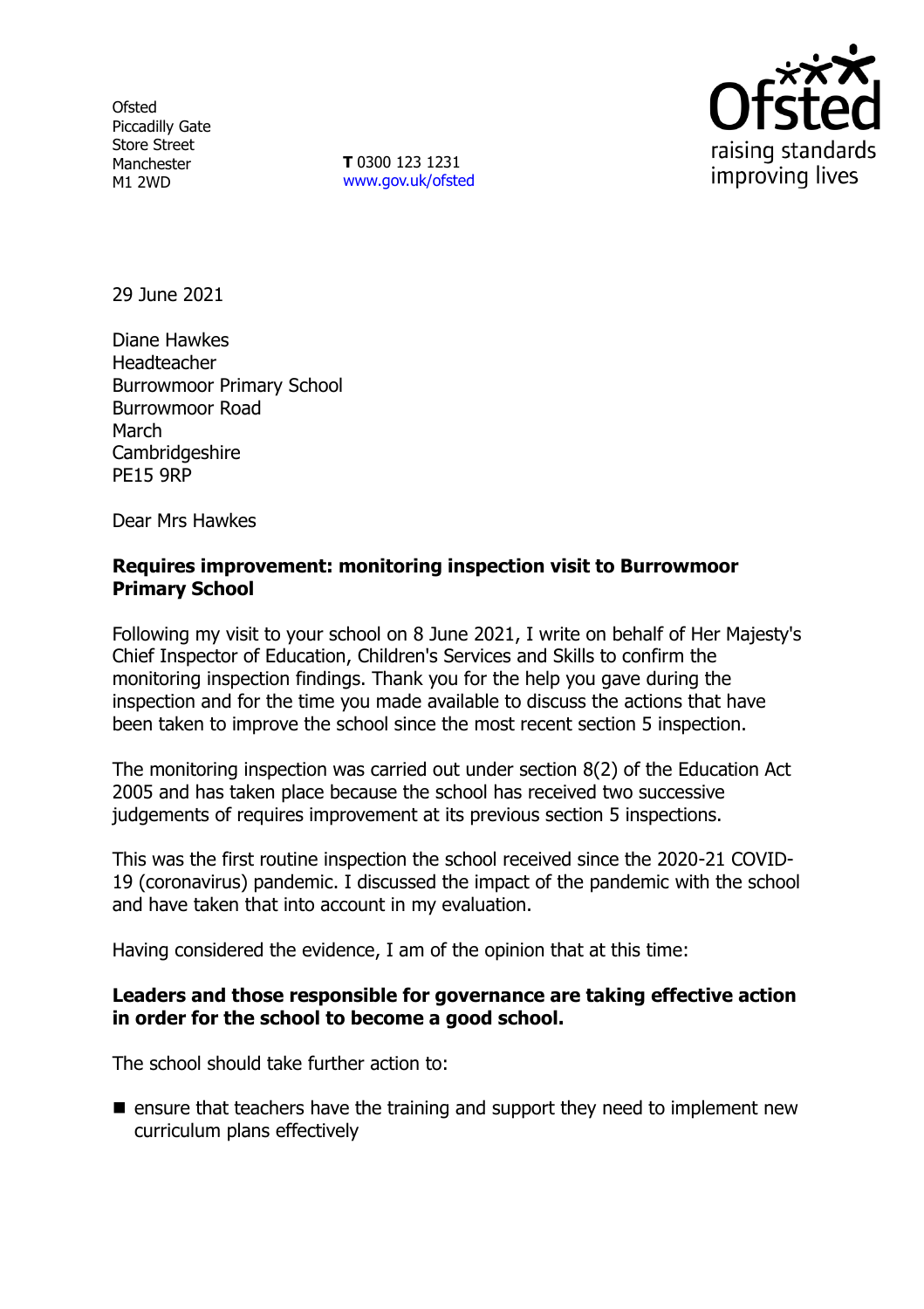

 further meet the needs of those pupils with special educational needs/and or disabilities (SEND) who are not being well supported enough, so that they can manage their behaviour and make progress across the full curriculum.

# **Context**

Since the previous section 5 inspection, a number of new members of staff have been appointed. Following a recent staffing restructure, several teaching assistants have left or are working for fewer hours. Several curriculum leaders are new to their roles. An additional special needs co-ordinator has been appointed. The school's local governing body was replaced by an interim executive board (IEB) in February 2021. A new governing body is expected to be in place within the next year.

## **Main findings**

Despite the challenges of the COVID-19 pandemic, leaders, supported by the Active Learning Trust (the trust), have kept a focus on improving the school. They have acted quickly to increase the pace of improvement. Most staff recognise the improvements that have been made and the need for change. Leaders know where teachers need extra training and guidance to iron out the remaining inconsistencies in the teaching of the curriculum.

After the 2018 inspection, leaders introduced new approaches to teaching writing and mathematics. Leaders' curriculum plans in these subjects identify the knowledge that pupils should learn. This is organised in a way that builds on what pupils know and can do. Pupils are remembering and using their mathematics and writing knowledge across the curriculum. Leaders have provided training for teachers to support the teaching of mathematics and writing. They have raised teachers' expectations of what pupils can do.

Leaders have made teaching reading a high priority. In the nursery, children learn about stories, rhymes and sounds from the very start. Pupils build upon this sound start as they transition through the year groups. Usually, pupils learn and apply their phonics knowledge well. Teachers are effective in helping pupils read with fluency and understanding. Adults quickly spot pupils who fall behind with reading. These pupils get the extra help they need to improve their reading. Teachers encourage pupils to read often. Pupils can access an increasing number of good quality texts that they can read in school or at home. This is helping many pupils to develop a love of reading.

However, pupils' learning in subjects other than English and mathematics has been too patchy. Teachers have not consistently identified the subject knowledge that pupils should learn. Teachers have not planned activities that focus on this knowledge. Curriculum leaders have written new plans. Their plans organise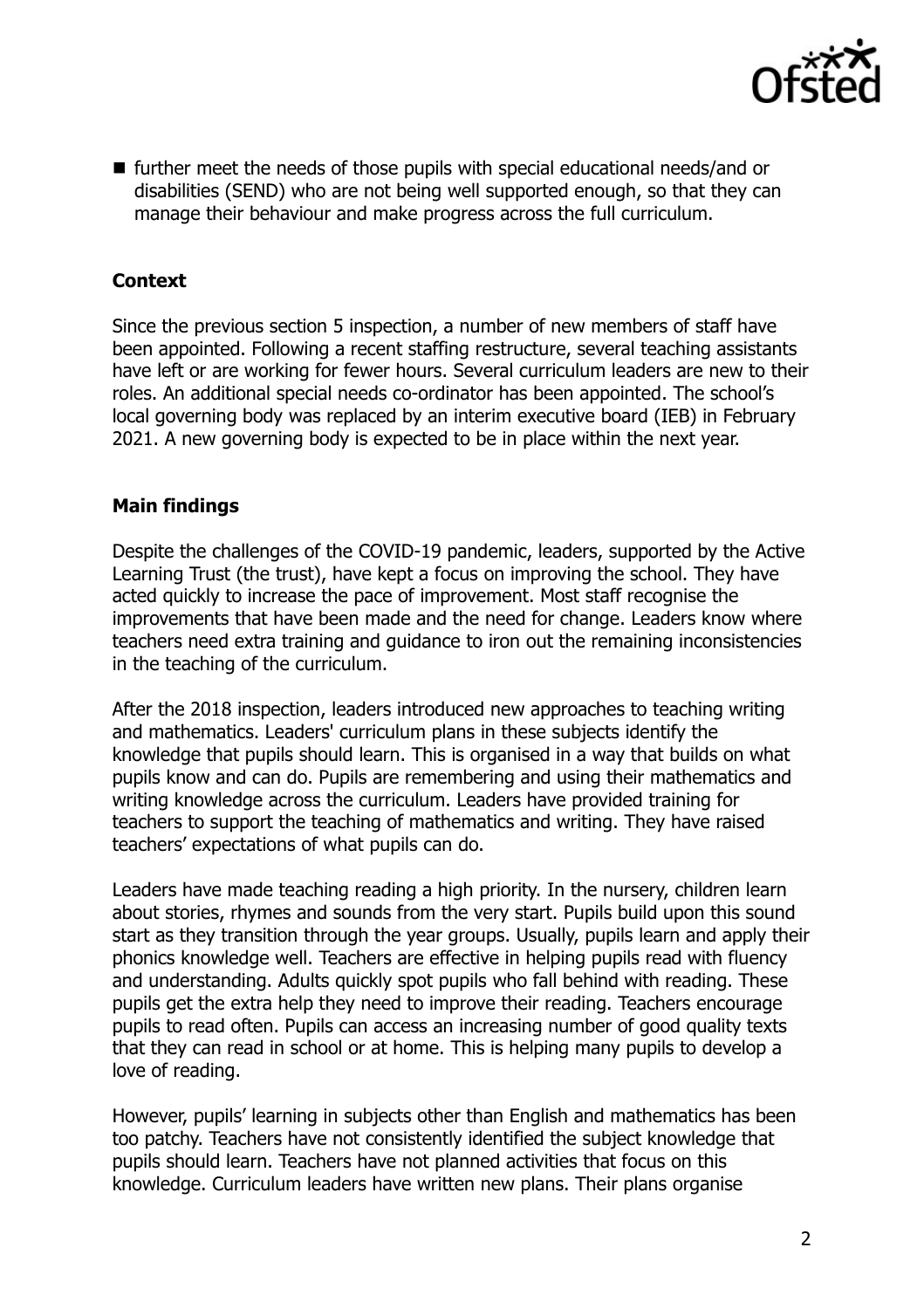

learning in a way that builds on what pupils should know and be able to do. These plans are just being implemented. Leaders have planned extra training so that teachers have the subject knowledge and expertise needed for teaching the new curriculum. However, this has not yet taken place.

Most pupils with special educational needs and/or disabilities (SEND) get the help that they need to access the full curriculum. A small number of pupils with SEND exhibit challenging behaviour. Leaders' actions to help these pupils manage their behaviour have not been wholly successful. As a result, a few pupils do not access the full curriculum. They miss out on learning because they are out of class or excluded from school. The learning of other pupils is also disturbed. Leaders have not used all the information available to find the best ways to support these pupils. Leaders are now getting specialist advice. This is to help staff better support the learning, personal development and behaviour of this group.

Leaders know what is working well and what still needs to improve. Supported by the trust, leaders have put appropriate actions in place to quickly make the improvements that are still needed. The IEB provides helpful support and challenge to leaders to make sure they are focusing on the right things.

### **Additional support**

Leaders have made effective use of a wide range of support provided by the trust. Curriculum leaders value the opportunities to work with leaders in other schools and trust staff to share ideas and put together curriculum plans. This has helped curriculum leaders develop the knowledge and expertise they need for their roles. The trust has used a consultant and a special school headteacher to provide advice on how to improve provision for pupils with SEND.

Leaders have used support well, for example from the Cambridgeshire maths hub and subject associations, to help curriculum leaders develop plans and resources for their subject areas.

## **Evidence**

During the inspection, I held meetings with the headteacher, other senior leaders, representatives of the multi-academy trust, including the chief executive officer, pupils, staff and a member of the IEB to discuss the actions taken since the last inspection.

I visited lessons across all key stages. I looked at work in pupils' books in a range of subjects. I reviewed leaders' school improvement plan and self-evaluation summary. I reviewed 26 responses to the online staff survey. I considered the 54 responses to